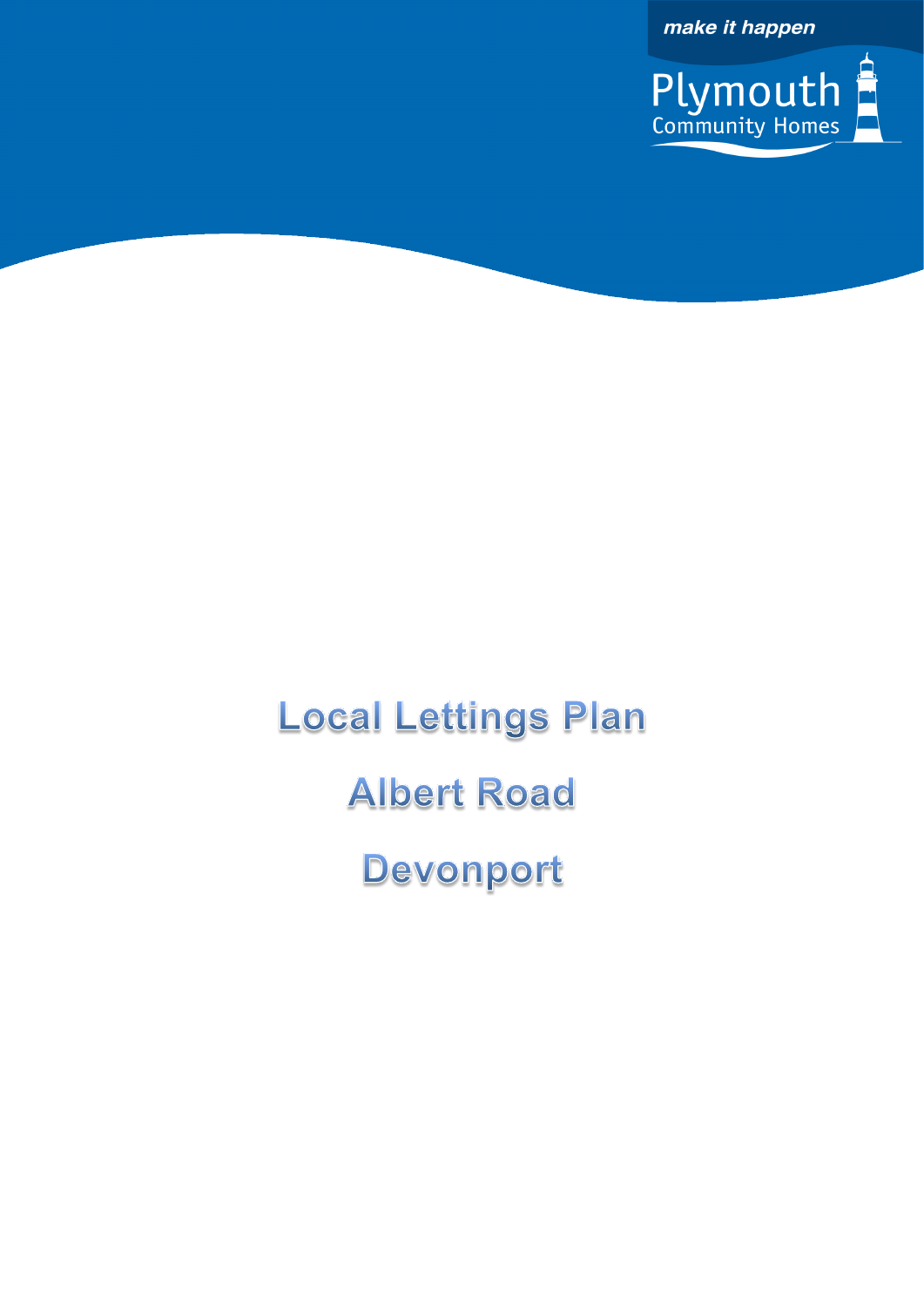# **Index**

- **1. Introduction**
- **2. Purpose**
- **3. Lettings**
- **4. Eligibility, Verification & Refusal of Applicants**
- **5. Crime & Anti-Social Behaviour**
- **6. Drug and Alcohol Misuse**
- **7. Harassment**
- **8. Nuisance**
- **9. Other Breaches of Tenancy**
- **10. Arrears**
- **11. Community Sustainability**
- **12. Equalities Statement**
- **13. Tenancy Types**
- **14. Monitoring and Review**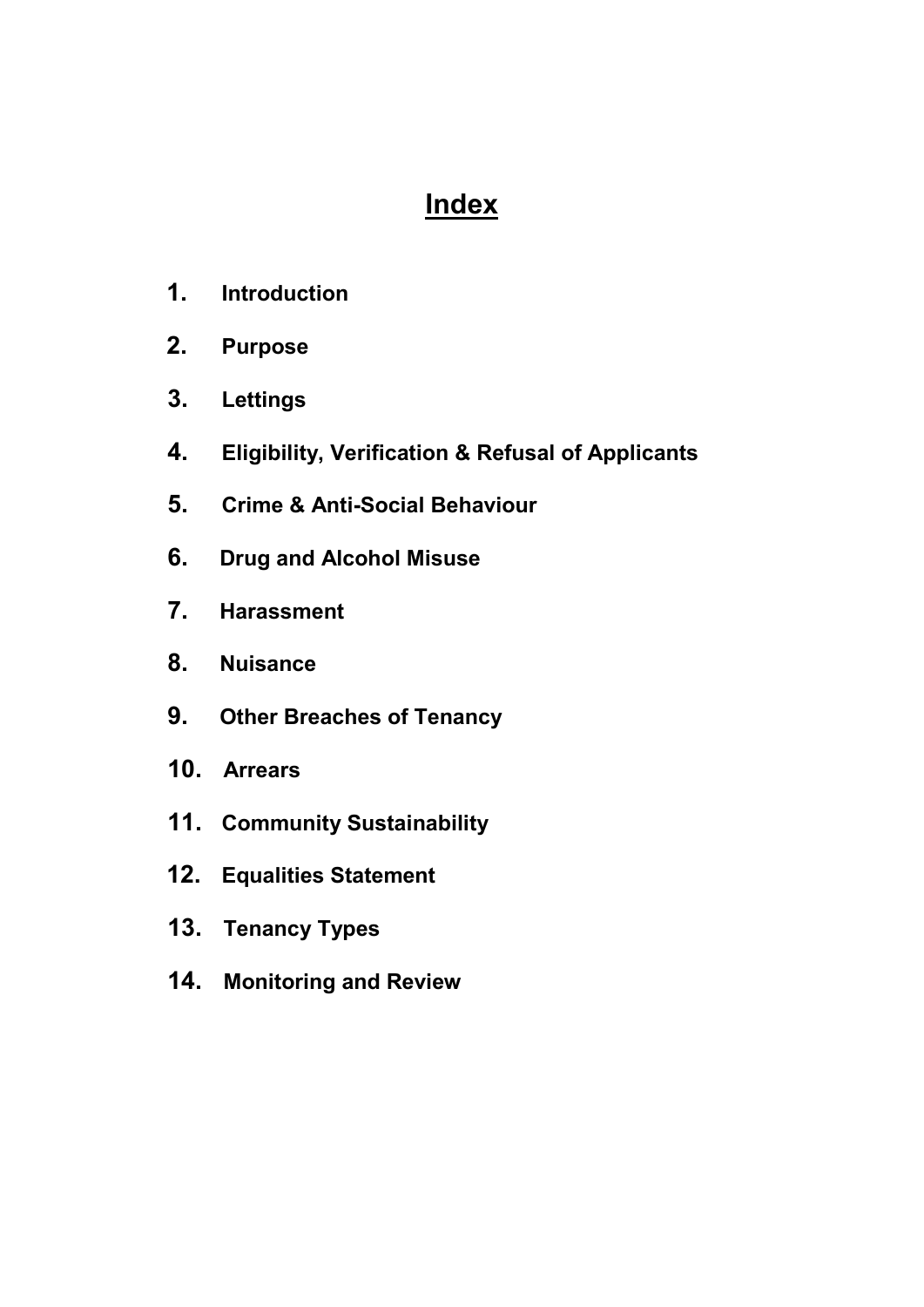## **1.0 Introduction**

This Local Lettings Plan applies to the Albert Road Blocks of flats in Devonport. There are 88 flats of which 24 have 2 bedrooms and 2 are leasehold. Over the past few years, there has been an increase in the levels of anti-social behaviour in this location. These flats are often occupied by tenants with a range of vulnerabilities, including those with addictions to drugs and alcohol. In order to try and improve the sustainability of the area, a Local Lettings Plan (LLP) is being introduced from 1<sup>st</sup> August 2019.

## **2.0 Purpose**

- 2.1 To ensure new lettings within Albert Road help achieve a sustainable and balanced community that will contribute to meeting the housing needs of the whole community in the long term.
- 2.2 To help create and maintain Albert Road as a place where people want to live and are happy to stay.
- 2.3 To help develop a sustainable, balanced and cohesive community by including a broad section and proportionate number of residents from a variety of social and economic backgrounds.
- 2.4 To be used as a guide for allocations, transfers and any future choice-based lettings adverts. The plan will apply to the allocation of rented homes.
- 2.5 To achieve a fair balance between the needs of the existing community and the housing needs of the wider community of Plymouth.
- 2.6 To attain a mixture of child density and occupancy levels to encourage sustainability.
- 2.7 To make the best use of the housing stock.

## **3.0 Lettings**

- 3.1 This Local Lettings Plan applies to the lettings of all future Albert Road vacancies.
- 3.2 We will advertise the homes through the Devon Home Choice system. The standard information with regard to property attributes and rent levels will be included.
	- Applicants may be matched to a property based on their housing needs assessment.
	- Where properties are advertised with specific preferences, these will only apply to applicants on a band C or above.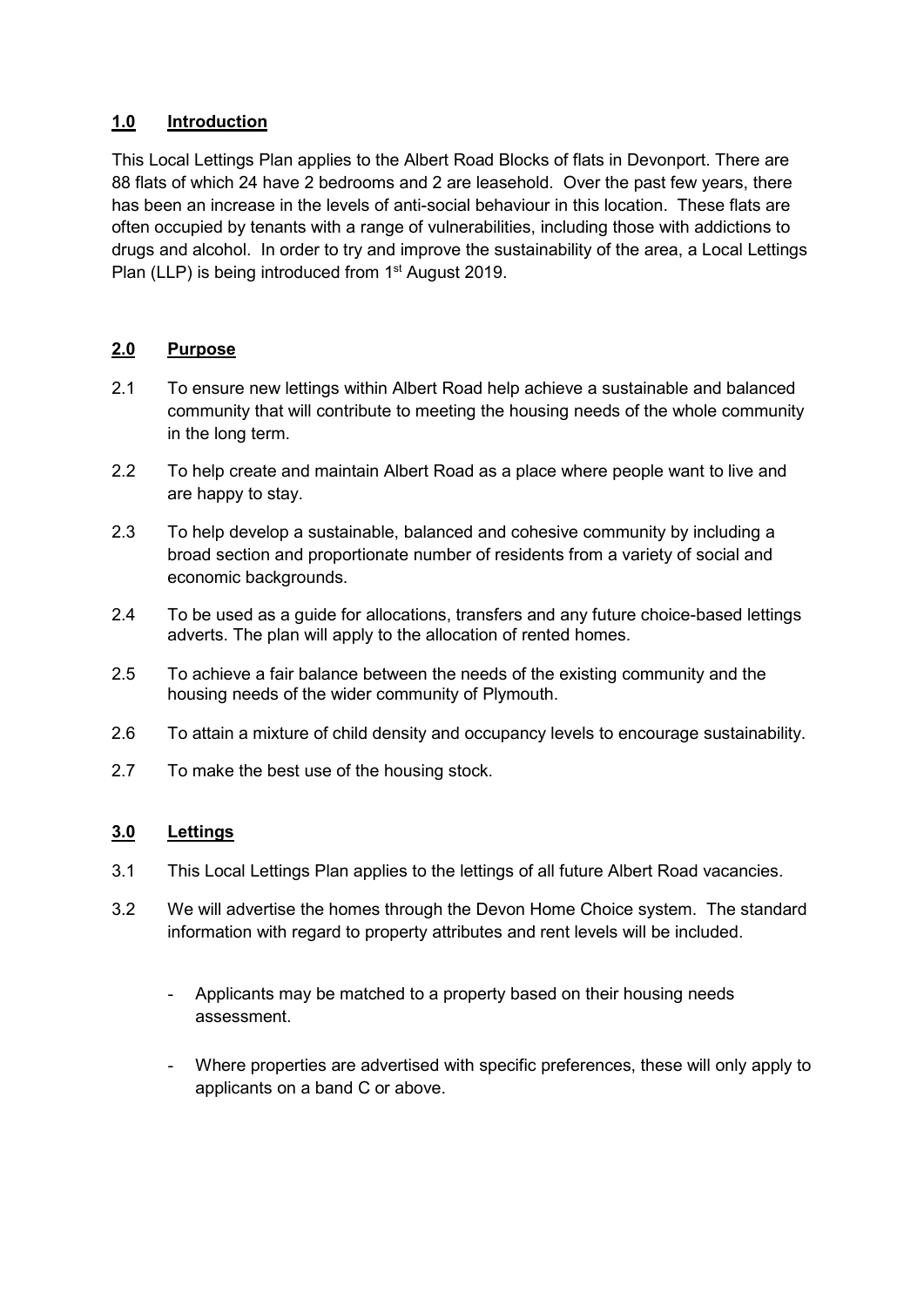## **4.0 Eligibility, Verification & Refusal of Applicants**

- 4.1 We will require from the applicant proof of their identity and address if they are being considered for housing, prior to a property being offered. A pre-tenancy assessment and affordability check will also be completed before an offer can be made.
- 4.2 As a member of Devon Home Choice we can, as part of the checking process, visit the applicant in their home, before we consider making an offer of a tenancy.
- 4.3 As a member of Devon Home Choice, we have the right to carry out any enquiries deemed necessary. Therefore, this entitles us to have access to any information we need in connection with the housing application. This might include information about any former tenancies or information about previous criminal convictions.

#### 4.4 Refusals

- We reserve the right to refuse the application if it does not adhere to the principles of the local lettings policy or contravenes our principles. Such refusals should however be consistent with other overarching policies and agreements that may exist.
- All offers of accommodation will be subject to the policies of Plymouth Community Homes. We will inform an unsuccessful applicant of the reason behind our decision. Applicants can request a copy of the Plymouth Community Homes Allocations Policy.
- All offers of a tenancy made will be provisional until confirmed. Plymouth Community Homes reserves the right not to proceed with an offer where, there is insufficient evidence to support an application, there has been a previous or current history of tenancy breaches or any offered tenancy is likely not to be sustainable or affordable.

If we assess that the applicant does not meet this criteria, we may not offer a home at this scheme.

## **5.0 Crime and Anti-Social Behaviour**

If an applicant or a member of their household has a history of tenancy breaches because of anti-social behaviour, or other types of tenancy breach, or they have been guilty of unacceptable behaviour, which has required PCH, or any former landlord and/or Devon and Cornwall Police to issue warning letters or a notice of seeking possession, we will assess the application using the criteria below:- I

An application with a history of Anti-Social Behaviour or tenancy breaches within the last 5 years will not be considered however if an applicant is able to demonstrate a change is behaviour we will require a full risk assessment which will consider the following: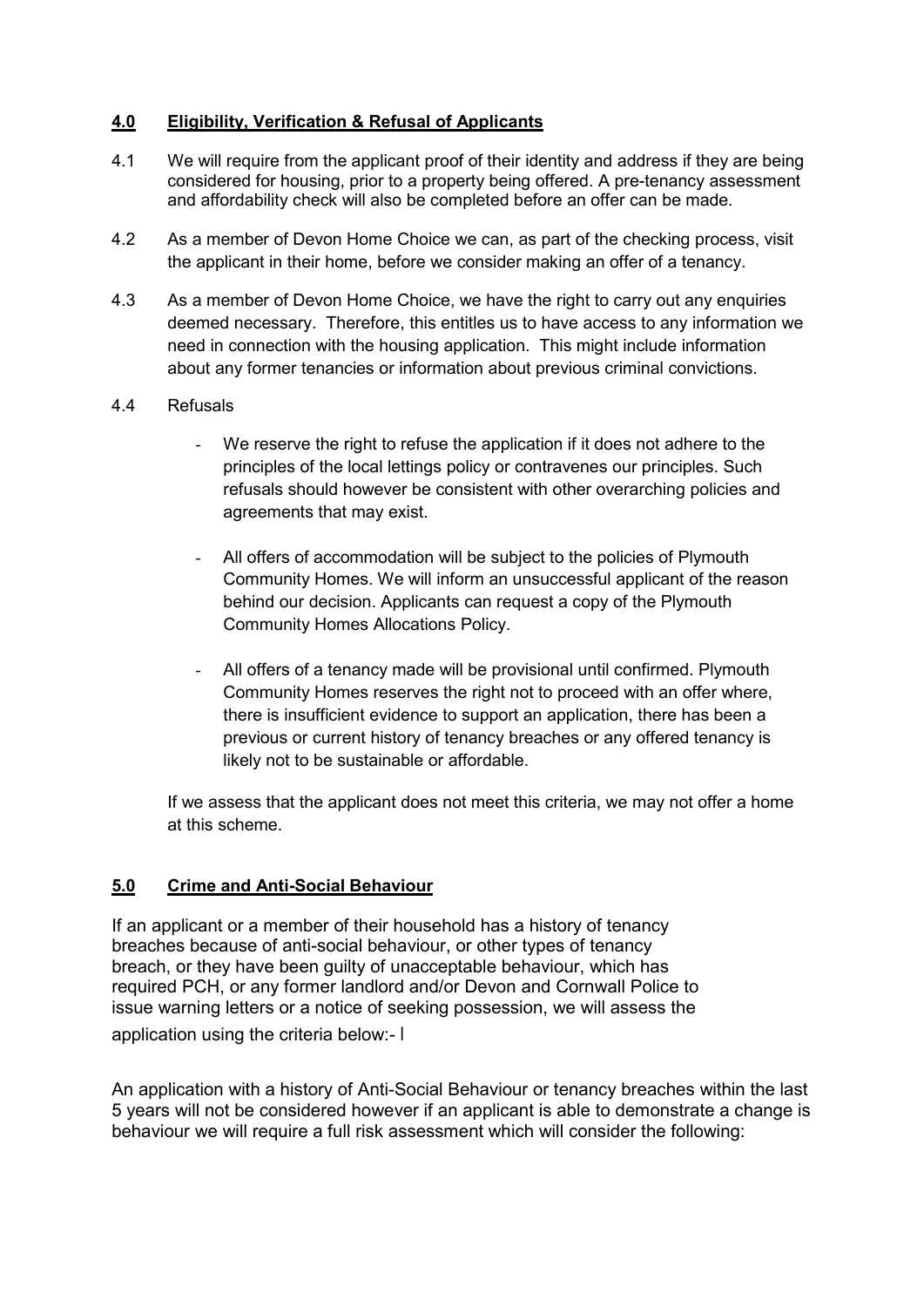- Whether there has ever been any legal action for crime or anti-social behaviour (e.g. Anti-Social Behaviour Order, Criminal Behaviour Order, Civil and Criminal injunctions etc.)
- Whether a Notice of Seeking Possession has been served within the last 5 years for any breaches of tenancy
- Whether any other formal or informal tenancy action has been taken within the last 5 years (e.g. Acceptable Behaviour Contracts, Formal Warnings etc.)
- Whether there has been any involvement with the Family Intensive Intervention Project or the Individual Intensive Intervention Project.
- Whether the applicant or any other person included in the application has ever been evicted
- Whether a demotion of tenancy has ever been obtained
- Whether there are any current convictions or cautions which may create a potential risk to the household, neighbours, Plymouth Community Homes staff/contractors or the wider community.

#### **6.0 Drug and Alcohol Misuse**

Any applicant or household member with a current dependency on illegal drugs or alcohol or has had a dependency within the last 12 months will not be considered.

If an applicant or household member had a dependency on illegal drugs or alcohol more than 12 months ago but within the last 5 years, they may be considered but a full risk assessment may be required.

Any applicant or household member currently taking a prescribed drug substitute (e.g. methadone) and engaging with support services may be considered for this scheme but a full risk assessment will be required.

Applicants will not be considered if:-

- An applicant or household member has been cautioned for any drugs or alcohol related offences within the last 2 years.
- An applicant or household member has been convicted for any drugs or alcohol related offences within the last 5 years.

## **7.0 Harassment**

A full risk assessment may be required if an applicant or household member has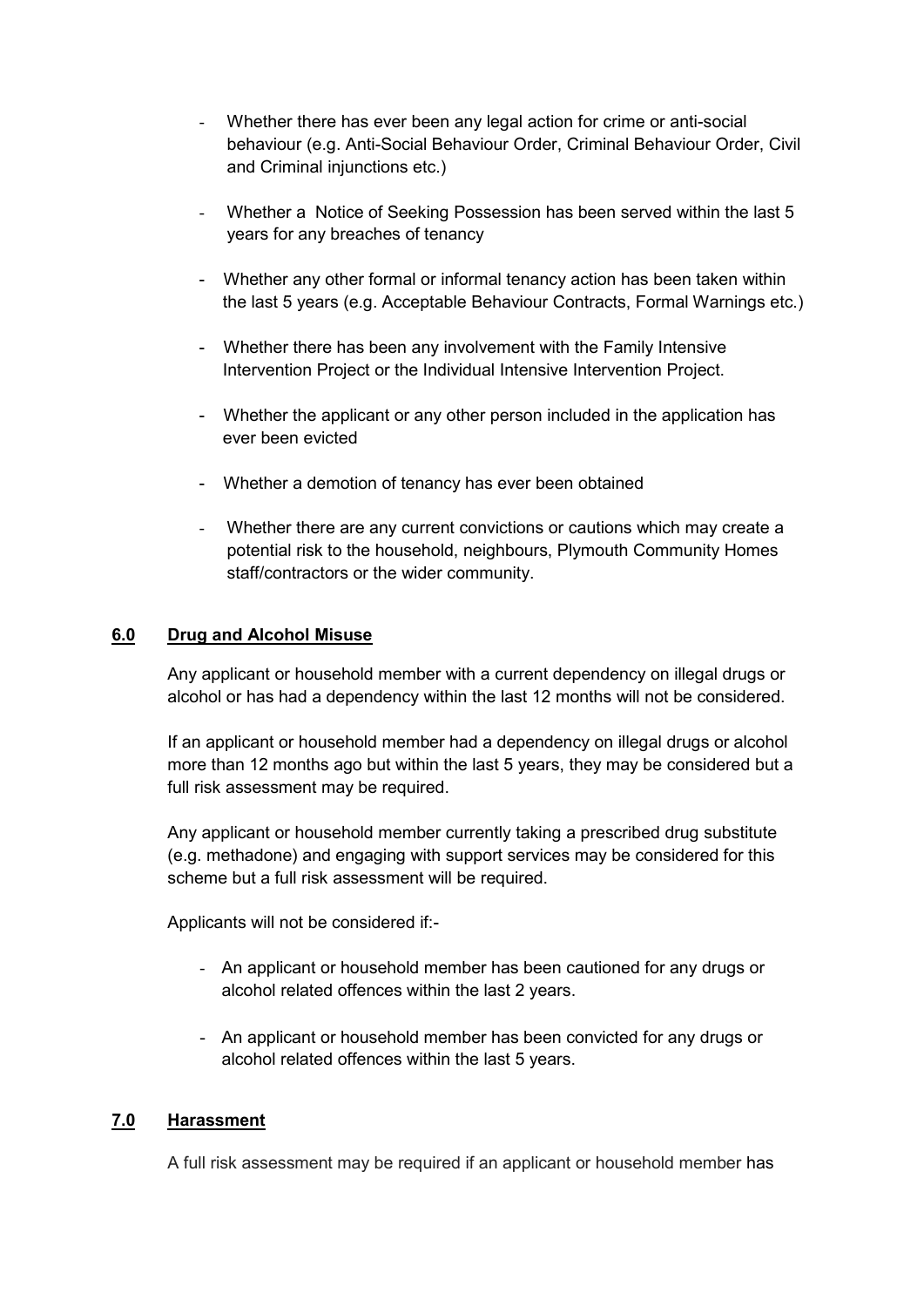received a caution or Police Information Notice for harassment within the last 12 months or has received a conviction for harassment within the last 5 years.

## **8.0 Nuisance**

A full risk assessment may be required if an applicant or household member has had any formal or informal action taken against them for behaviour which has caused a nuisance or interfered with the peace, comfort or convenience of other people living in their community within the last 5 years.

#### **9.0 Other Breaches of Tenancy**

If an applicant or household member has had any formal or informal action taken against them for tenancy breaches by a Registered Social Landlord or Local Authority or Private Landlord within the last 5 years, a risk assessment may be required. Examples of tenancy breaches include, but are not limited to, poor condition of property, unauthorised alterations and untidy gardens.

## **10.0 Arrears**

We will not normally consider the application if the applicant owes over £500 to Plymouth Community Homes or any other landlord (e.g. rent arrears, court costs, rechargeable repairs)

A provisional offer may be made to an applicant who owes under £500 to Plymouth Community Homes or any other landlord (e.g. rent arrears, court costs, rechargeable repairs) providing they have a repayment agreement in place and have been making regular payments as agreed. Refer to PCH's Tenancy Allocation Policy Section 5 – 'Allocations and Debt'.

## **11.0 Community Sustainability**

- 12.1 Albert Road has a significant number of residents with high support needs, disabilities and other vulnerabilities. The intention of this local lettings plan is to consider applicants with a diverse range of needs and requirements in order to create a sustainable community.
- 12.2 We will only house applicants who have been assessed as vulnerable, e.g. applicants with mental health issues, if they are engaging with appropriate support services. An applicant may be excluded if they seem unlikely to meet the conditions of a general needs dwelling without additional support and we are unable to determine that appropriate support is available and in place at the time of letting.
- 12.3 A risk assessment may be required where particular vulnerabilities have been declared on the pre-tenancy assessment.

#### **12.0 Equalities Statement**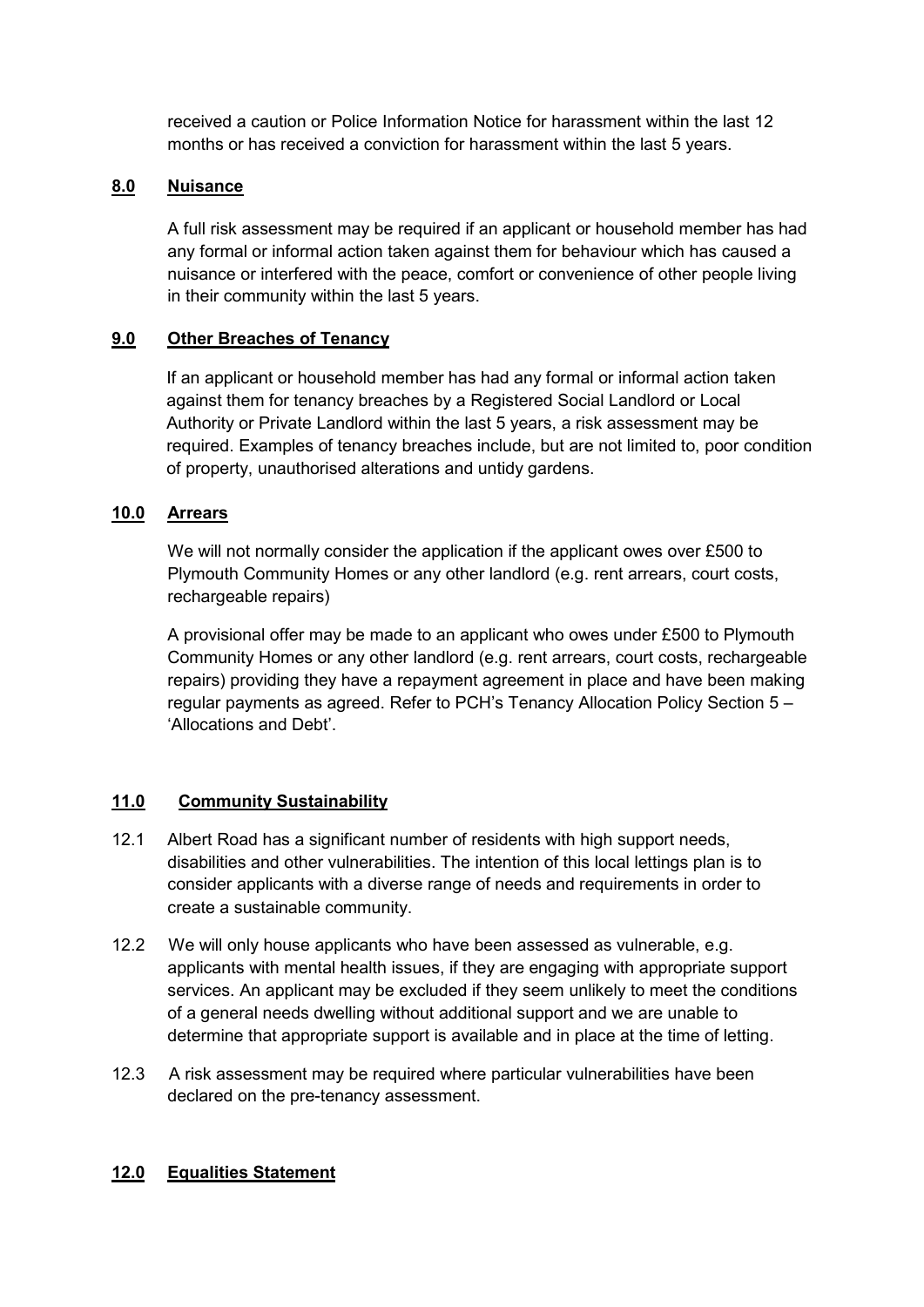- 14.1 Plymouth Community Homes is committed to equality of opportunity, for all the services provided. We aim to ensure that all applicants receive equal and fair treatment, free from direct or indirect discrimination on any grounds, including disability, race, ethnic origin, colour, religion, age, gender, marital status and sexual orientation.
- 14.2 We recognise that equality is very much part of our job and is not merely another initiative or add-on. Equalities issues are seen as fundamental to good management, with equalities monitoring being part of general service monitoring.

#### **13.0 Tenancy Types**

#### 15.1 **New Plymouth Community Homes' Tenants**

If the applicant is a new tenant to Plymouth Community Homes, they will be given a Plymouth Community Homes Assured Shorthold tenancy.

#### 15.2 **Existing Plymouth Community Homes' Tenants**

If the applicant is an existing tenant of Plymouth Community Homes they will retain their existing tenancy type.

#### **14.0 Monitoring and Review**

We will carefully monitor the allocations process and how the estate is forming to identify areas that we may need to review regarding future allocations of the estate.

We will collect and monitor the following information:

- number of refusals of offers and reasons
- number of transfers
- number of exchanges
- number and type of complaints about allocations
- number and type of complaints about anti-social behaviour
- number of children housed
- number and ethnicity of those housed
- origin of application
- number of re-lets
- reasons why tenants move out

We will review this policy annually. If we don't review it within eighteen months, it will cease to have effect. The annual review will include:

- identifying any trends or common complaints
- making policy recommendations